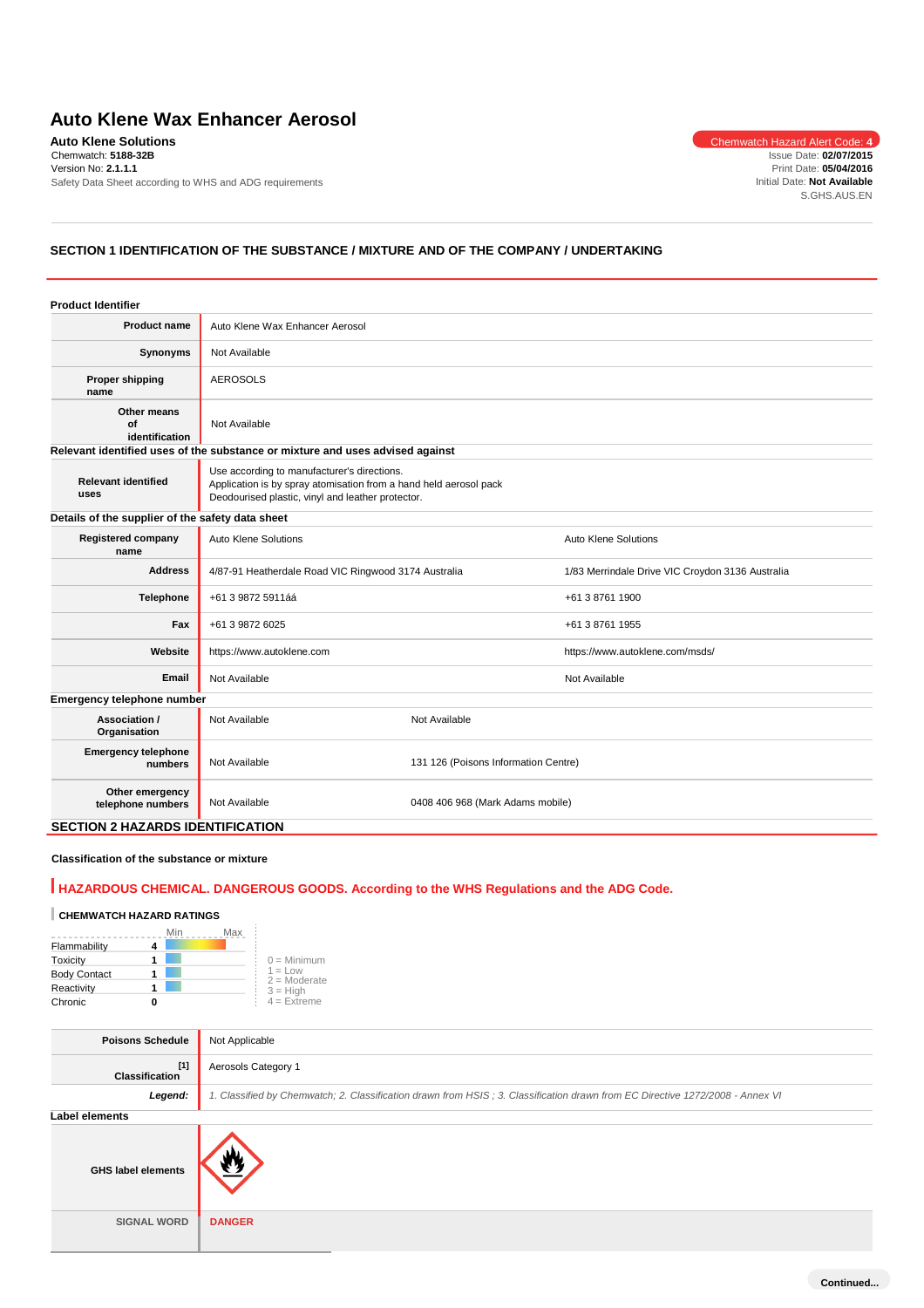# Chemwatch: **5188-32B** Page **2** of **11** Issue Date: **02/07/2015 Auto Klene Wax Enhancer Aerosol**

**AUH044** Risk of explosion if heated under confinement

## **Hazard statement(s)**

| H <sub>222</sub>                             | Extremely flammable                                                          |  |
|----------------------------------------------|------------------------------------------------------------------------------|--|
|                                              |                                                                              |  |
|                                              | aerosol.                                                                     |  |
| <b>Precautionary statement(s) Prevention</b> |                                                                              |  |
| P210                                         | Keep away from heat/sparks/open flames/hot surfaces. - No smoking.           |  |
|                                              |                                                                              |  |
| P211                                         | Do not spray on an open flame or other ignition source.                      |  |
|                                              |                                                                              |  |
| P <sub>251</sub>                             | Pressurized container: Do not pierce or burn, even after use.                |  |
|                                              |                                                                              |  |
| Precautionary statement(s) Response          |                                                                              |  |
| Not Applicable                               |                                                                              |  |
| Precautionary statement(s) Storage           |                                                                              |  |
| P410+P412                                    | Protect from sunlight. Do not expose to temperatures exceeding 50 °C/122 °F. |  |

**Precautionary statement(s) Disposal**

Not Applicable

## **SECTION 3 COMPOSITION / INFORMATION ON INGREDIENTS**

### **Substances**

See section below for composition of Mixtures

### **Mixtures**

| <b>CAS No</b>                | %[weight] | Name                               |
|------------------------------|-----------|------------------------------------|
| Not Available                | 25-50     | Proprietary blend of wax emulsions |
| Not Available                | < 10%     | Non-Ionic Surfactant package       |
|                              | $< 5\%$   | Perfume deodorant                  |
|                              |           |                                    |
| 7732-18-5                    | balance   | water                              |
| OFOTION 4 FIDOT AID MEAQUREQ |           |                                    |

# **SECTION 4 FIRST AID MEASURES**

| Description of first aid measures |                                                                                                                                                                                                                                                                                                                                                                                                                                                                                                                            |
|-----------------------------------|----------------------------------------------------------------------------------------------------------------------------------------------------------------------------------------------------------------------------------------------------------------------------------------------------------------------------------------------------------------------------------------------------------------------------------------------------------------------------------------------------------------------------|
| <b>Eye Contact</b>                | If aerosols come in contact with the eyes:<br>Immediately hold the eyelids apart and flush the eye with fresh running water.<br>Ensure complete irrigation of the eye by keeping eyelids apart and away from eye and moving the eyelids by occasionally lifting the upper and                                                                                                                                                                                                                                              |
|                                   | lower lids. ▶ Seek medical attention without delay; if pain persists or recurs seek medical attention.<br>Removal of contact lenses after an eye injury should only be undertaken by skilled personnel.                                                                                                                                                                                                                                                                                                                    |
| <b>Skin Contact</b>               | If solids or aerosol mists are deposited upon the skin:<br>Flush skin and hair with running water (and soap if available).<br>Remove any adhering solids with industrial skin cleansing cream.<br>DO NOT use solvents.<br>Seek medical attention in the event of irritation.                                                                                                                                                                                                                                               |
| <b>Inhalation</b>                 | If aerosols, fumes or combustion products are inhaled:<br>Remove to fresh air.<br>Lay patient down. Keep warm and rested.<br>Prostheses such as false teeth, which may block airway, should be removed, where possible, prior to initiating first aid procedures.<br>If breathing is shallow or has stopped, ensure clear airway and apply resuscitation, preferably with a demand valve resuscitator, bag-valve<br>mask device, or pocket mask as trained. Perform CPR if necessary.<br>Transport to hospital, or doctor. |
| Ingestion                         | Not considered a normal route of entry.                                                                                                                                                                                                                                                                                                                                                                                                                                                                                    |

**Indication of any immediate medical attention and special treatment needed**

Treat symptomatically.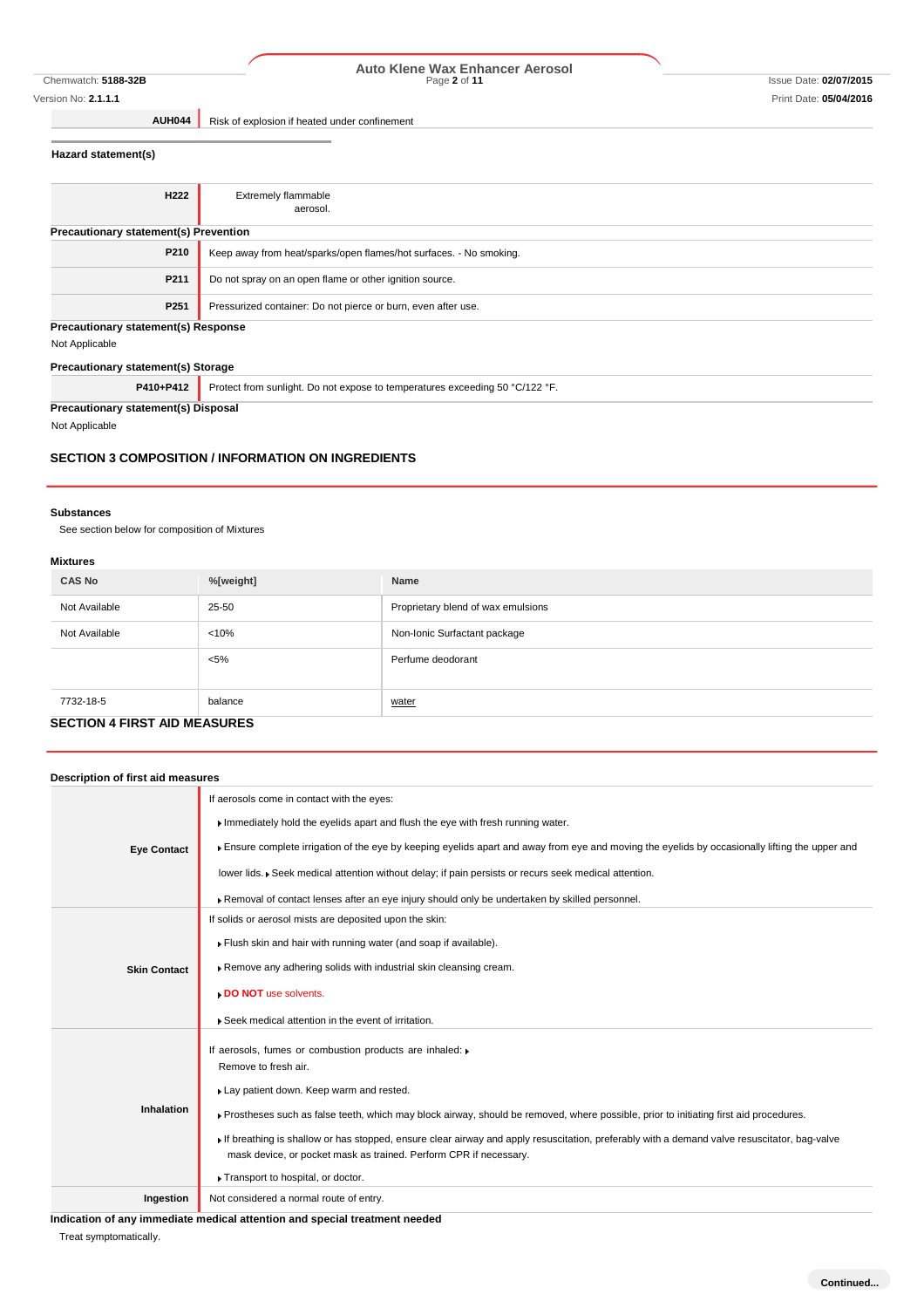# Chemwatch: **5188-32B** Page **3** of **11** Issue Date: **02/07/2015 Auto Klene Wax Enhancer Aerosol**

## **SECTION 5 FIREFIGHTING MEASURES**

## **Extinguishing media**

**SMALL FIRE:**

Water spray, dry chemical or CO2 **LARGE FIRE:**

Water spray or fog.

### **Special hazards arising from the substrate or mixture** ٦

| <b>Fire Incompatibility</b>    | Avoid contamination with oxidising agents i.e. nitrates, oxidising acids, chlorine bleaches, pool chlorine etc. as ignition may result                                                                                                                                                                                                                                                                                                                                                                                                                                         |
|--------------------------------|--------------------------------------------------------------------------------------------------------------------------------------------------------------------------------------------------------------------------------------------------------------------------------------------------------------------------------------------------------------------------------------------------------------------------------------------------------------------------------------------------------------------------------------------------------------------------------|
| <b>Advice for firefighters</b> |                                                                                                                                                                                                                                                                                                                                                                                                                                                                                                                                                                                |
| <b>Fire Fighting</b>           | Alert Fire Brigade and tell them location and nature of hazard.<br>May be violently or explosively reactive.<br>▶ Wear breathing apparatus plus protective gloves.<br>▶ Prevent, by any means available, spillage from entering drains or water course.<br>If safe, switch off electrical equipment until vapour fire hazard removed.<br>► Use water delivered as a fine spray to control fire and cool adjacent area.<br>► DO NOT approach containers suspected to be hot.                                                                                                    |
| <b>Fire/Explosion Hazard</b>   | Liquid and vapour are highly flammable.<br>Severe fire hazard when exposed to heat or flame.<br>Vapour forms an explosive mixture with air.<br>Severe explosion hazard, in the form of vapour, when exposed to flame or spark.<br>▶ Vapour may travel a considerable distance to source of ignition.<br>Heating may cause expansion or decomposition with violent container rupture.<br>Aerosol cans may explode on exposure to naked flames.<br>Combustion products includearbon monoxide (CO)arbon dioxide (CO2) ther pyrolysis products typical of burning organic material |

## **SECTION 6 ACCIDENTAL RELEASE MEASURES**

## **Personal precautions, protective equipment and emergency procedures**

| <b>Minor Spills</b> | Clean up all spills immediately.<br>Avoid breathing vapours and contact with skin and eyes.<br>• Wear protective clothing, impervious gloves and safety<br>glasses. • Shut off all possible sources of ignition and<br>increase ventilation. Wipe up.<br>If safe, damaged cans should be placed in a container outdoors, away from all ignition sources, until pressure has dissipated.<br>Undamaged cans should be gathered and stowed safely. |
|---------------------|-------------------------------------------------------------------------------------------------------------------------------------------------------------------------------------------------------------------------------------------------------------------------------------------------------------------------------------------------------------------------------------------------------------------------------------------------|
| <b>Major Spills</b> | Clear area of personnel and move upwind.<br>Alert Fire Brigade and tell them location and nature of hazard.<br>May be violently or explosively reactive.<br>. Wear breathing apparatus plus protective gloves.<br>Prevent, by any means available, spillage from entering drains or water<br>courses Mo smoking, naked lights or ignition sources. Morease<br>ventilation.<br>Stop leak if safe to do so.                                       |
|                     | Personal Protective Equipment advice is contained in Section 8 of the SDS.                                                                                                                                                                                                                                                                                                                                                                      |

## **SECTION 7 HANDLING AND STORAGE**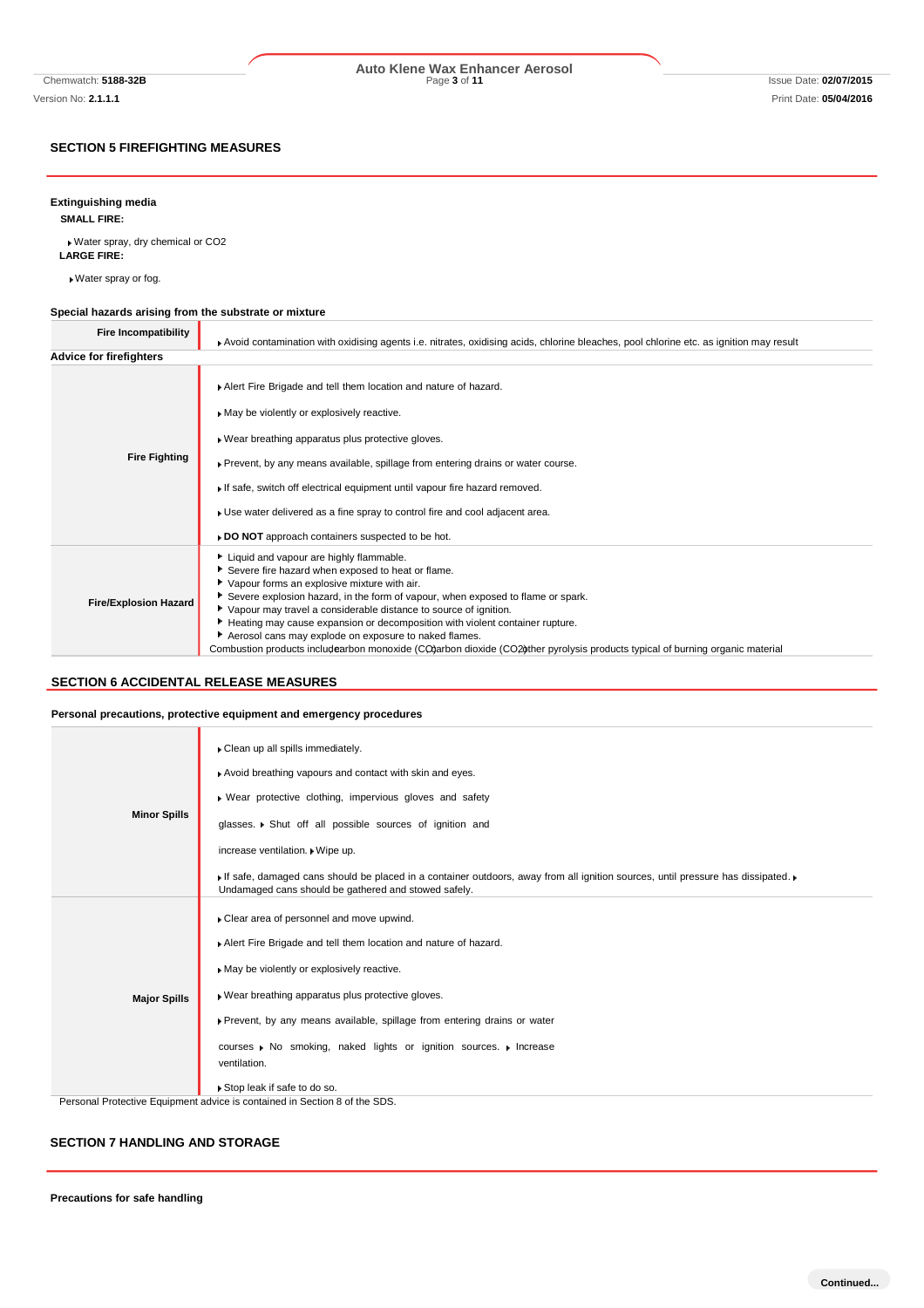# Chemwatch: **5188-32B** Page **4** of **11** Issue Date: **02/07/2015 Auto Klene Wax Enhancer Aerosol**

# **Safe handling** Avoid all personal contact, including inhalation. Wear protective clothing when risk of exposure occurs. Use in a well-ventilated area. Prevent concentration in hollows and sumps. **DO NOT** enter confined spaces until atmosphere has been checked. Avoid smoking, naked lights or ignition sources. Avoid contact with incompatible materials. **Other information** Keep dry to avoid corrosion of cans. Corrosion may result in container perforation and internal pressure may eject contents of can Store in original containers in approved flammable liquid storage area. **DO NOT** store in pits, depressions, basements or areas where vapours may be trapped.  $\blacktriangleright$  No smoking, naked lights, heat or ignition sources. Keep containers securely sealed. Contents under pressure. Store away from incompatible materials. Store in a cool, dry, well ventilated area.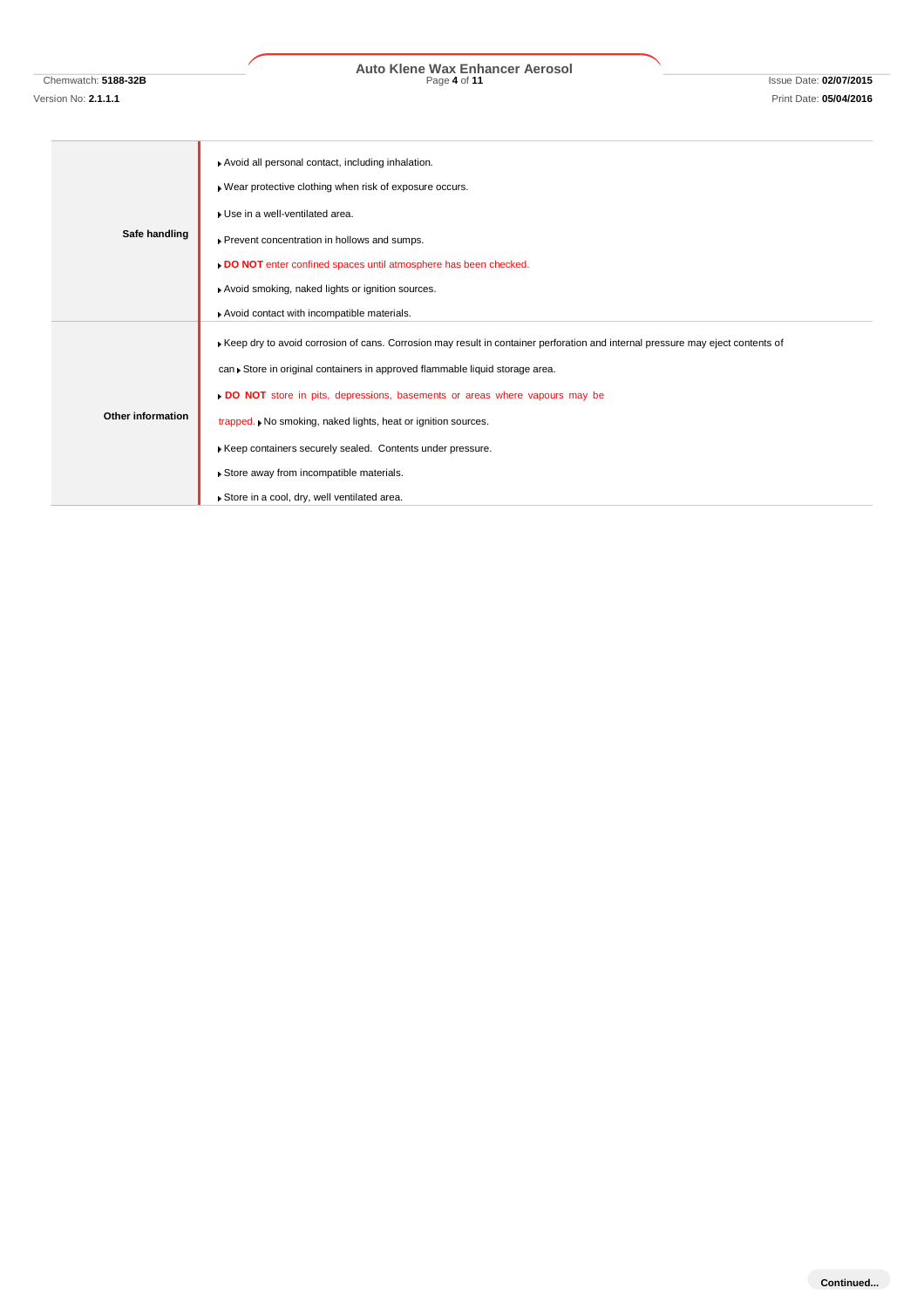# Chemwatch: **5188-32B** Page **5** of **11** Issue Date: **02/07/2015 Auto Klene Wax Enhancer Aerosol**

## **Conditions for safe storage, including any incompatibilities**

| Suitable container         | Aerosol dispenser.<br>Check that containers are clearly labelled.                                |
|----------------------------|--------------------------------------------------------------------------------------------------|
| Storage<br>incompatibility | Avoid reaction with oxidising agents<br><b>SECTION 8 EXPOSURE CONTROLS / PERSONAL PROTECTION</b> |
|                            |                                                                                                  |

## **Control parameters**

| Control parameters                        |                                                                                                                                                                                                                                                                                                                                                                                                                                                                                                                                                                                                |               |                     |               |  |
|-------------------------------------------|------------------------------------------------------------------------------------------------------------------------------------------------------------------------------------------------------------------------------------------------------------------------------------------------------------------------------------------------------------------------------------------------------------------------------------------------------------------------------------------------------------------------------------------------------------------------------------------------|---------------|---------------------|---------------|--|
| <b>OCCUPATIONAL EXPOSURE LIMITS (OEL)</b> |                                                                                                                                                                                                                                                                                                                                                                                                                                                                                                                                                                                                |               |                     |               |  |
| <b>INGREDIENT DATA</b>                    |                                                                                                                                                                                                                                                                                                                                                                                                                                                                                                                                                                                                |               |                     |               |  |
| Not Available                             |                                                                                                                                                                                                                                                                                                                                                                                                                                                                                                                                                                                                |               |                     |               |  |
| <b>EMERGENCY LIMITS</b>                   |                                                                                                                                                                                                                                                                                                                                                                                                                                                                                                                                                                                                |               |                     |               |  |
| Ingredient                                | <b>Material name</b>                                                                                                                                                                                                                                                                                                                                                                                                                                                                                                                                                                           | TEEL-1        | TEEL-2              | TEEL-3        |  |
| Auto Klene Wax Enhancer<br>Aerosol        | Not Available                                                                                                                                                                                                                                                                                                                                                                                                                                                                                                                                                                                  | Not Available | Not Available       | Not Available |  |
| Ingredient                                | <b>Original IDLH</b>                                                                                                                                                                                                                                                                                                                                                                                                                                                                                                                                                                           |               | <b>Revised IDLH</b> |               |  |
| Proprietary blend of Wax<br>emulsions     | Not Available                                                                                                                                                                                                                                                                                                                                                                                                                                                                                                                                                                                  |               | Not Available       |               |  |
| Non-Ionic Surfactant<br>package           | Not Available                                                                                                                                                                                                                                                                                                                                                                                                                                                                                                                                                                                  |               | Not Available       |               |  |
| water                                     | Not Available                                                                                                                                                                                                                                                                                                                                                                                                                                                                                                                                                                                  |               | Not Available       |               |  |
| <b>Exposure controls</b>                  |                                                                                                                                                                                                                                                                                                                                                                                                                                                                                                                                                                                                |               |                     |               |  |
|                                           | Process controls which involve changing the way a job activity or process is done to reduce the risk.<br>Enclosure and/or isolation of emission source which keeps a selected hazard "physically" away from the worker and ventilation that strategically<br>"adds" and "removes" air in the work environment. Ventilation can remove or dilute an air contaminant if designed properly. The design of a<br>ventilation system must match the particular process and chemical or contaminant in use.<br>Employers may need to use multiple types of controls to prevent employee overexposure. |               |                     |               |  |
| <b>Personal protection</b>                |                                                                                                                                                                                                                                                                                                                                                                                                                                                                                                                                                                                                |               |                     |               |  |
|                                           | No special equipment for minor exposure i.e. when handling small quantities.<br><b>OTHERWISE:</b> For potentially moderate or heavy exposures:<br>Safety glasses with side shields.<br>▶ NOTE: Contact lenses pose a special hazard; soft lenses may absorb irritants and ALL lenses concentrate them.                                                                                                                                                                                                                                                                                         |               |                     |               |  |
| Eye and face<br>protection                |                                                                                                                                                                                                                                                                                                                                                                                                                                                                                                                                                                                                |               |                     |               |  |
|                                           |                                                                                                                                                                                                                                                                                                                                                                                                                                                                                                                                                                                                |               |                     |               |  |
| <b>Skin protection</b>                    | See Hand protection below                                                                                                                                                                                                                                                                                                                                                                                                                                                                                                                                                                      |               |                     |               |  |
|                                           | No special equipment needed when handling small quantities.                                                                                                                                                                                                                                                                                                                                                                                                                                                                                                                                    |               |                     |               |  |
|                                           |                                                                                                                                                                                                                                                                                                                                                                                                                                                                                                                                                                                                |               |                     |               |  |
|                                           | ▶ OTHERWISE:                                                                                                                                                                                                                                                                                                                                                                                                                                                                                                                                                                                   |               |                     |               |  |
| Hands/feet protection                     | For potentially moderate exposures:                                                                                                                                                                                                                                                                                                                                                                                                                                                                                                                                                            |               |                     |               |  |
|                                           | Wear general protective gloves, eg. light weight rubber gloves.                                                                                                                                                                                                                                                                                                                                                                                                                                                                                                                                |               |                     |               |  |
|                                           | For potentially heavy exposures:                                                                                                                                                                                                                                                                                                                                                                                                                                                                                                                                                               |               |                     |               |  |
|                                           | Wear chemical protective gloves, eg. PVC. and safety footwear.                                                                                                                                                                                                                                                                                                                                                                                                                                                                                                                                 |               |                     |               |  |
| <b>Body protection</b>                    | See Other protection below                                                                                                                                                                                                                                                                                                                                                                                                                                                                                                                                                                     |               |                     |               |  |
|                                           | No special equipment needed when handling small quantities.<br><b>OTHERWISE:</b>                                                                                                                                                                                                                                                                                                                                                                                                                                                                                                               |               |                     |               |  |
|                                           | • Overalls.                                                                                                                                                                                                                                                                                                                                                                                                                                                                                                                                                                                    |               |                     |               |  |
| Other protection                          | ▶ Skin cleansing cream.                                                                                                                                                                                                                                                                                                                                                                                                                                                                                                                                                                        |               |                     |               |  |
|                                           | ▶ Eyewash unit.                                                                                                                                                                                                                                                                                                                                                                                                                                                                                                                                                                                |               |                     |               |  |
|                                           | » Do not spray on hot surfaces.                                                                                                                                                                                                                                                                                                                                                                                                                                                                                                                                                                |               |                     |               |  |
|                                           |                                                                                                                                                                                                                                                                                                                                                                                                                                                                                                                                                                                                |               |                     |               |  |
| Appropriate engineering<br>controls       | Engineering controls are used to remove a hazard or place a barrier between the worker and the hazard. Well-designed engineering controls<br>can be highly effective in protecting workers and will typically be independent of worker interactions to provide this high level of protection. The<br>basic types of engineering controls are:                                                                                                                                                                                                                                                  |               |                     |               |  |

basic types of engineering controls are:

**Continued...**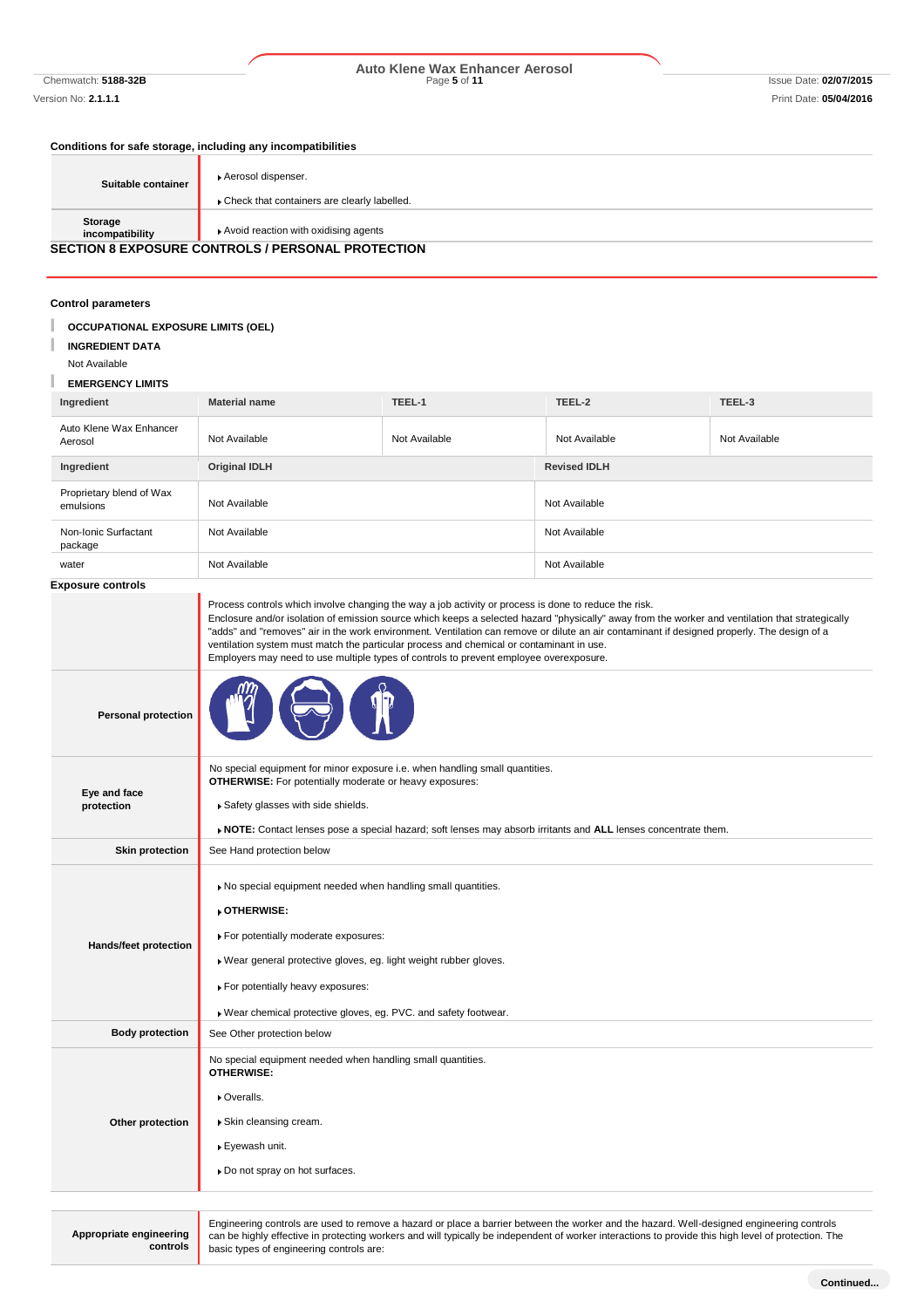# Chemwatch: **5188-32B** Page **6** of **11** Issue Date: **02/07/2015 Auto Klene Wax Enhancer Aerosol**

Fine clothing worn by process operators insulated from earth may develop static charges far higher (up to 100 times) than the minimum ignition energies for various flammable gas-air mixtures. This holds true for a wide range of clothing materials including cotton.

Avoid dangerous levels of charge by ensuring a low resistivity of the surface material worn outermost. BRETHERICK: Handbook of Reactive Chemical Hazards.

**Thermal hazards** Not Available

### **Recommended material(s)**

### **GLOVE SELECTION INDEX**

Glove selection is based on a modified presentation of the:

*"***Forsberg Clothing Performance Index".**

The effect(s) of the following substance(s) are taken into account in the *computer-generated* selection: Auto Klene Wax Enhancer Aerosol

| Material                                                 | CPI |
|----------------------------------------------------------|-----|
| <b>BUTYL</b>                                             | A   |
| NEOPRENE                                                 | A   |
| <b>VITON</b>                                             | A   |
| NATURAL RUBBER                                           | C   |
| <b>PVA</b><br>$\star$ ODI OLD   In Decker and the latter | C   |

\* CPI - Chemwatch Performance Index

A: Best Selection

B: Satisfactory; may degrade after 4 hours continuous immersion

C: Poor to Dangerous Choice for other than short term immersion

**NOTE**: As a series of factors will influence the actual performance of the glove, a final selection must be based on detailed observation. -

\* Where the glove is to be used on a short term, casual or infrequent basis, factors such as "feel" or convenience (e.g. disposability), may dictate a choice of gloves which might otherwise beunsuitable following long-term or frequent use. A qualified practitioner should be consulted.

## **SECTION 9 PHYSICAL AND CHEMICAL PROPERTIES**

### **Information on basic physical and chemical properties**

| Appearance                                                    | Misty clear spray with a characteristic Watermelon odour. |                                               |                |
|---------------------------------------------------------------|-----------------------------------------------------------|-----------------------------------------------|----------------|
| <b>Physical state</b>                                         | Liquid                                                    | <b>Relative density (Water =</b><br>1)        | 0.6            |
| Odour                                                         | Not Available                                             | Partition coefficient n-<br>octanol / water   | Not Available  |
| <b>Odour threshold</b>                                        | Not Available                                             | Auto-ignition<br>temperature<br>$(^{\circ}C)$ | Not Available  |
| pH (as supplied)                                              | $-7$                                                      | Decomposition<br>temperature                  | Not Available  |
| <b>Melting</b><br>point<br>$\prime$<br>freezing<br>point (°C) | $\sim 0$                                                  | <b>Viscosity (cSt)</b>                        | Not Available  |
| Initial boiling point and<br>boiling range (°C)               | ~100                                                      | Molecular weight<br>(g/mol)                   | Not Applicable |
| Flash point (°C)                                              | Not Available                                             | <b>Taste</b>                                  | Not Available  |
| <b>Evaporation rate</b>                                       | as for water                                              | <b>Explosive</b><br>properties                | Not Available  |
| Flammability                                                  | Not Available                                             | Oxidising<br>properties                       | Not Available  |
| <b>Upper Explosive Limit</b><br>(%)                           | Not Available                                             | <b>Surface Tension (dyn/cm</b><br>or mN/m)    | Not Available  |
| <b>Lower Explosive Limit</b><br>(%)                           | Not Available                                             | <b>Volatile Component (%vol)</b>              | Not Available  |
| Vapour pressure<br>(kPa)                                      | Not Available                                             | Gas group                                     | Not Available  |
| Solubility in water<br>(g/L)                                  | Miscible                                                  | pH as a solution<br>(1%)                      | Not Available  |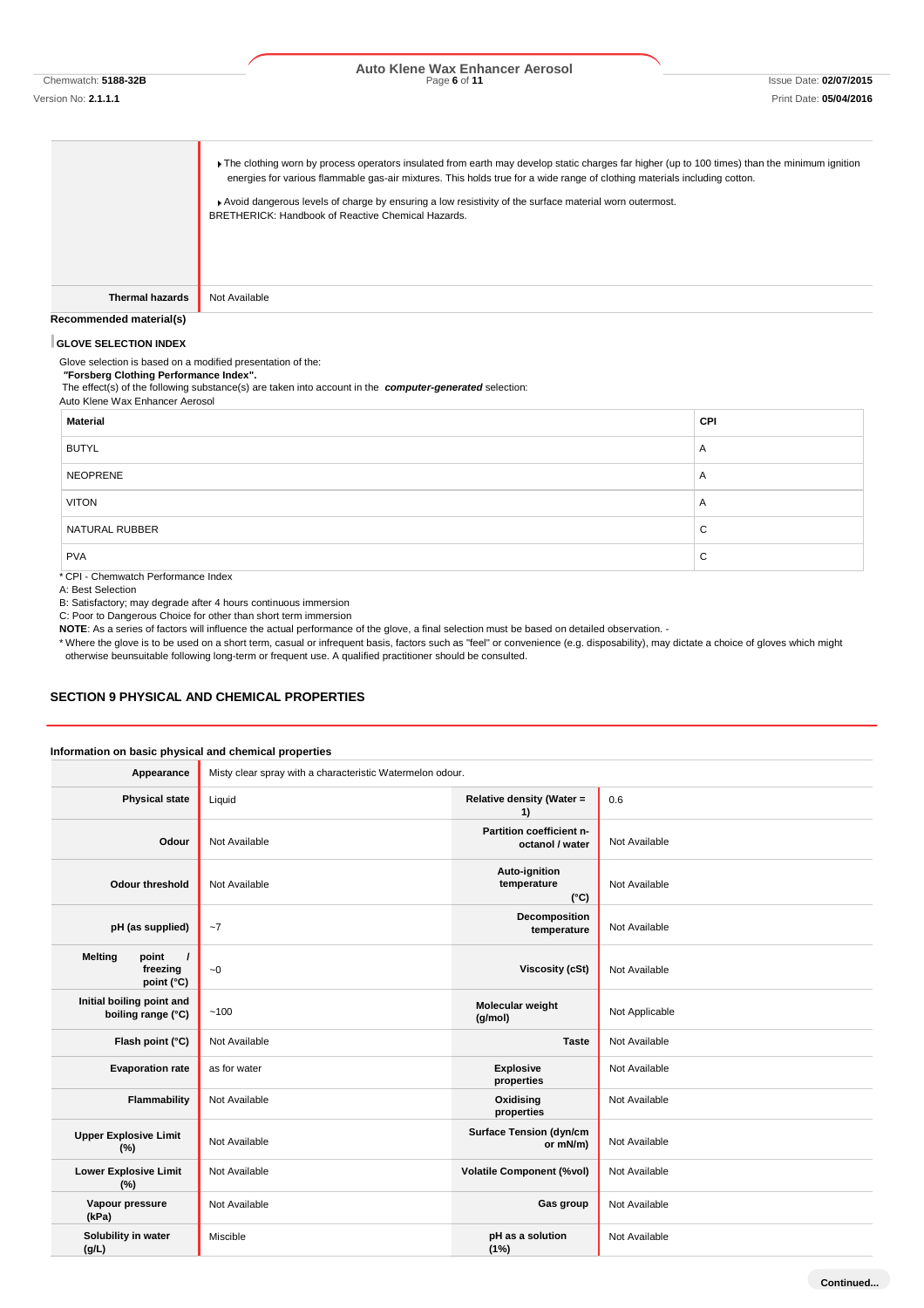# Chemwatch: **5188-32B** Page **7** of **11** Issue Date: **02/07/2015 Auto Klene Wax Enhancer Aerosol**

Version No: **2.1.1.1** Print Date: **05/04/2016**

Not Available **VOC g/L** Not Available

**1) SECTION 10 STABILITY AND REACTIVITY**

**Vapour density (Air =** 

| Reactivity                                  | See section 7                                                                                                                      |
|---------------------------------------------|------------------------------------------------------------------------------------------------------------------------------------|
| <b>Chemical stability</b>                   | Elevated temperatures.<br>▶ Presence of open flame.<br>▶ Product is considered stable.<br>Hazardous polymerisation will not occur. |
| Possibility of hazardous<br>reactions       | See section 7                                                                                                                      |
| <b>Conditions to</b><br>avoid               | See section 7                                                                                                                      |
| Incompatible<br>materials                   | See section 7                                                                                                                      |
| Hazardous decomposition<br>products         | See section 5                                                                                                                      |
| <b>SECTION 11 TOXICOLOGICAL INFORMATION</b> |                                                                                                                                    |

## **SECTION 11 TOXICOLOGICAL INFORMATION**

| Information on toxicological effects                |                                                                                                                                                                          |                                                                                                                                                          |
|-----------------------------------------------------|--------------------------------------------------------------------------------------------------------------------------------------------------------------------------|----------------------------------------------------------------------------------------------------------------------------------------------------------|
| Inhaled                                             | further lung damage.<br>The vapour is discomforting<br>WARNING:Intentional misuse by concentrating/inhaling contents may be lethal.<br>Spray mist may produce discomfort | There is some evidence to suggest that the material can cause respiratory irritation in some persons. The body's response to such irritation can cause   |
| Ingestion                                           | Not normally a hazard due to physical form of product.<br>Considered an unlikely route of entry in commercial/industrial environments                                    |                                                                                                                                                          |
| <b>Skin Contact</b>                                 | vesicles, scaling and thickening of the skin. Spray mist may produce discomfort                                                                                          | The material may cause skin irritation after prolonged or repeated exposure and may produce on contact skin redness, swelling, the production of         |
|                                                     | Eye conjunctivitis. Not considered to be a risk because of the extreme volatility of the gas.                                                                            | The material may be irritating to the eye, with prolonged contact causing inflammation. Repeated or prolonged exposure to irritants may produce          |
|                                                     | Chronic nevertheless exposure by all routes should be minimised as a matter of course.<br>Principal route of occupational exposure to the gas is by inhalation.          | Long-term exposure to the product is not thought to produce chronic effects adverse to the health (as classified by EC Directives using animal models);  |
|                                                     | <b>TOXICITY</b>                                                                                                                                                          | <b>IRRITATION</b>                                                                                                                                        |
| <b>Auto Klene Wax</b><br><b>Enhancer</b><br>Aerosol |                                                                                                                                                                          |                                                                                                                                                          |
|                                                     | Not Available                                                                                                                                                            | Not Available                                                                                                                                            |
|                                                     | <b>TOXICITY</b>                                                                                                                                                          | <b>IRRITATION</b>                                                                                                                                        |
| water                                               |                                                                                                                                                                          |                                                                                                                                                          |
|                                                     | [2]<br>Oral (rat) LD50: >90000 mg/kgNot Available                                                                                                                        |                                                                                                                                                          |
|                                                     | data extracted from RTECS - Register of Toxic Effect of chemical Substances                                                                                              | Legend: 1. Value obtained from Europe ECHA Registered Substances - Acute toxicity 2.* Value obtained from manufacturer's SDS. Unless otherwise specified |

|                                  | WATER No significant acute toxicological data identified in literature search. |                               |   |
|----------------------------------|--------------------------------------------------------------------------------|-------------------------------|---|
| <b>Acute Toxicity</b>            |                                                                                | Carcinogenicity               |   |
| <b>Skin Irritation/Corrosion</b> |                                                                                | Reproductivity                |   |
| Serious Eye<br>Damage/Irritation | $\circlearrowright$                                                            | <b>STOT - Single Exposure</b> | ◎ |

| Ingredient | Endpoint  | <b>Test Duration (hr)</b> | <b>Species</b> | Value       | Source                |
|------------|-----------|---------------------------|----------------|-------------|-----------------------|
| water      | EC50<br>. | 384<br>$ -$               | Crustacea      | 199.179mg/L | $\sqrt{2}$<br>$\cdot$ |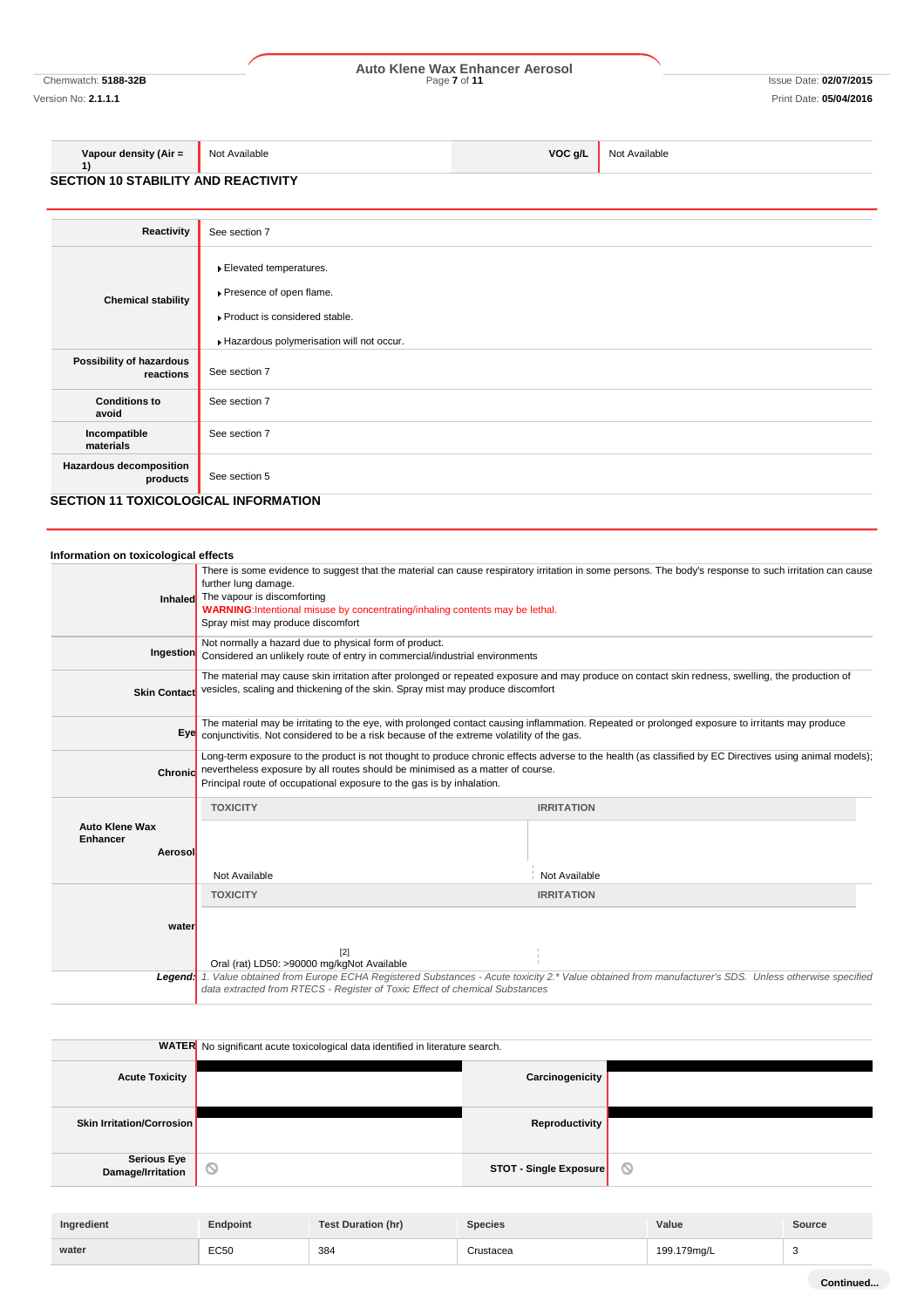Chemwatch: **5188-32B** Page **8** of **11** Issue Date: **02/07/2015 Auto Klene Wax Enhancer Aerosol**

*– Data Not Available to make classification*

| <b>Respiratory or Skin</b><br>sensitisation | J. | STOT - Repeated Exposure | 0                                                                                                                         |
|---------------------------------------------|----|--------------------------|---------------------------------------------------------------------------------------------------------------------------|
| <b>Mutagenicity</b>                         |    | <b>Aspiration Hazard</b> |                                                                                                                           |
|                                             |    | Legend:                  | - Data available but does not fill the criteria for<br>classification<br>- Data required to make classification available |

## **SECTION 12 ECOLOGICAL INFORMATION**

| <b>Toxicity</b> |                        |                                                                              |                                                                                                                                                                                                                                                                                        |              |   |
|-----------------|------------------------|------------------------------------------------------------------------------|----------------------------------------------------------------------------------------------------------------------------------------------------------------------------------------------------------------------------------------------------------------------------------------|--------------|---|
| water           | EC <sub>50</sub>       | 96                                                                           | Algae or other aquatic plants                                                                                                                                                                                                                                                          | 8768.874mg/L | 3 |
| water           | LC50                   | 96                                                                           | Fish                                                                                                                                                                                                                                                                                   | 897.520mg/L  | 3 |
| Legend:         | $V3.12 -$<br>(Japan) - | Bioconcentration Data 7. METI (Japan) - Bioconcentration Data 8. Vendor Data | Extracted from 1. IUCLID Toxicity Data 2. Europe ECHA Registered Substances - Ecotoxicological Information - Aquatic Toxicity 3. EPIWIN Suite<br>Aquatic Toxicity Data (Estimated) 4. US EPA, Ecotox database - Aquatic Toxicity Data 5. ECETOC Aquatic Hazard Assessment Data 6. NITE |              |   |

**DO NOT** discharge into sewer or waterways.

## **Persistence and degradability**

| Ingredient | Persistence: Water/Soil | Persistence: Air |
|------------|-------------------------|------------------|
| water      | LOW<br>___              | LOW              |

## **Bioaccumulative potential**

| Ingredient | <b>Bioaccumulation</b>  |
|------------|-------------------------|
| water      | LOW (LogKOW = $-1.38$ ) |

## **Mobility in soil**

| Ingredient | <b>Mobility</b>      |
|------------|----------------------|
|            |                      |
| water      | LOW ( $KOC = 14.3$ ) |
|            |                      |

## **SECTION 13 DISPOSAL CONSIDERATIONS**

| Waste treatment methods                 |                                                                                                                                                                                                                                                                             |
|-----------------------------------------|-----------------------------------------------------------------------------------------------------------------------------------------------------------------------------------------------------------------------------------------------------------------------------|
|                                         | . DO NOT allow wash water from cleaning or process equipment to enter drains.<br>If may be necessary to collect all wash water for treatment before disposal.<br>In all cases disposal to sewer may be subject to local laws and regulations and these should be considered |
| <b>Product / Packaging</b>              | first. • Where in doubt contact the responsible authority.                                                                                                                                                                                                                  |
| disposal                                | Consult State Land Waste Management Authority for disposal.                                                                                                                                                                                                                 |
|                                         | Discharge contents of damaged aerosol cans at an approved site.                                                                                                                                                                                                             |
|                                         | Allow small quantities to evaporate.                                                                                                                                                                                                                                        |
|                                         | DO NOT incinerate or puncture aerosol cans.                                                                                                                                                                                                                                 |
|                                         | Bury residues and emptied aerosol cans at an approved site.                                                                                                                                                                                                                 |
| <b>SECTION 14 TRANSPORT INFORMATION</b> |                                                                                                                                                                                                                                                                             |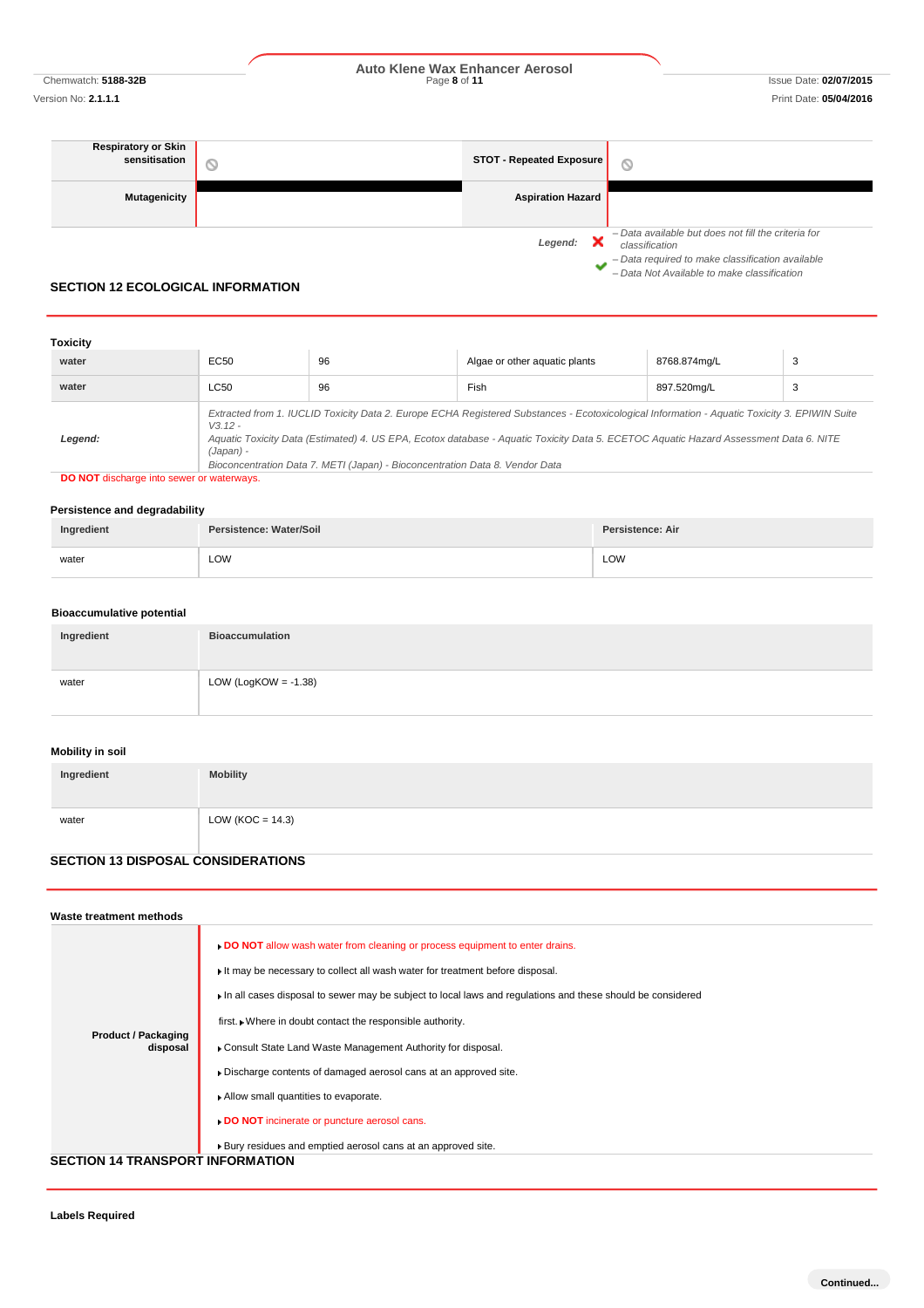# **Marine Pollutant** NO **HAZCHEM** Not Applicable **Land transport (ADG) UN number** 1950 **Packing group** Not Applicable **UN proper shipping name** AEROSOLS **Environmental hazard** Not Applicable **Transport hazard class(es) Special precautions for user** Special provisions 63 190 277 327 344 Limited quantity 1000ml **Air transport (ICAO-IATA / DGR) UN number** 1950 **Packing group** Not Applicable **UN proper shipping name** Aerosols, flammable; Aerosols, flammable (engine starting fluid) **Environmental hazard** Not Applicable **Transport hazard class(es)**  $Class \begin{array}{c} |2.1 \end{array}$ Subrisk Not Applicable ICAO/IATA Class 2.1 ICAO / IATA Subrisk Not Applicable ERG Code 10L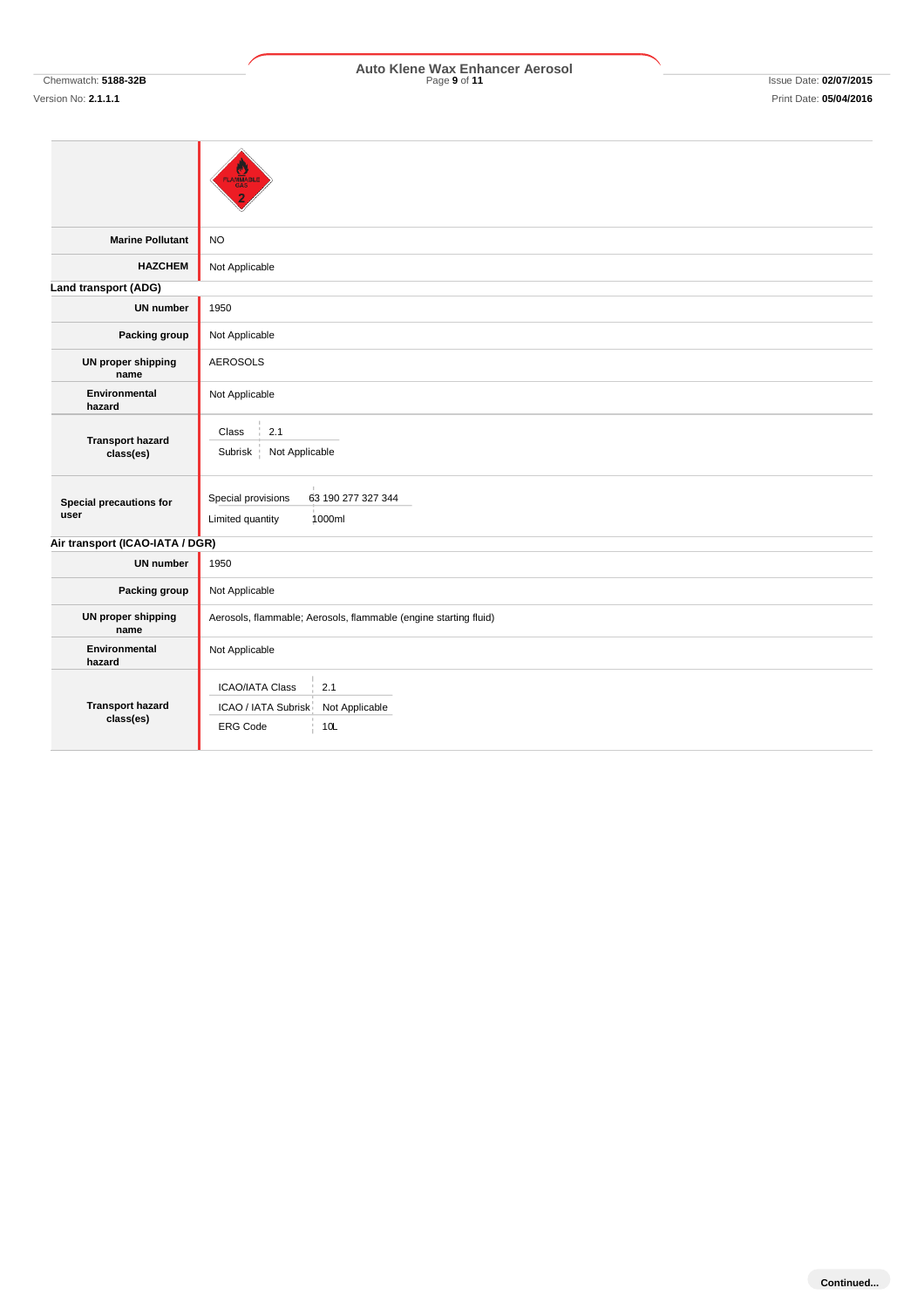and the control of the control of

## **Auto Klene Wax Enhancer Aerosol**

Version No: **2.1.1.1** Print Date: **05/04/2016**

| Special precautions for user | Special provisions                                                        | A145A167A802; A1A145A167A802 |
|------------------------------|---------------------------------------------------------------------------|------------------------------|
|                              | Cargo Only Packing Instructions                                           | 203                          |
|                              | Cargo Only Maximum Qty / Pack                                             | 150 <sub>kg</sub>            |
|                              | Passenger and Cargo Packing Instructions                                  | 203; Forbidden               |
|                              | Passenger and Cargo Maximum Qty / Pack                                    | 75 kg; Forbidden             |
|                              | Passenger and Cargo Limited Quantity Packing Instructions Y203; Forbidden |                              |
|                              | Passenger and Cargo Limited Maximum Qty / Pack                            | 30 kg G; Forbidden           |

## **Sea transport (IMDG-Code / GGVSee)**

| <b>UN number</b>                     | 1950                                                                                                                |
|--------------------------------------|---------------------------------------------------------------------------------------------------------------------|
| Packing group                        | Not Applicable                                                                                                      |
| UN proper shipping<br>name           | <b>AEROSOLS</b>                                                                                                     |
| Environmental<br>hazard              | Not Applicable                                                                                                      |
| <b>Transport hazard</b><br>class(es) | <b>IMDG Class</b><br>2.1<br>Not Applicable<br>IMDG Subrisk                                                          |
| Special precautions for<br>user      | $F-D, S-U$<br><b>EMS Number</b><br>Special provisions 63 190 277 327 344 959<br><b>Limited Quantities</b><br>1000ml |

**Transport in bulk according to Annex II of MARPOL and the IBC code** Not Applicable

## **SECTION 15 REGULATORY INFORMATION**

**Safety, health and environmental regulations / legislation specific for the substance or mixture**

## **WATER(7732-18-5) IS FOUND ON THE FOLLOWING REGULATORY LISTS**

Australia Inventory of Chemical Substances (AICS)

| <b>National Inventory</b>               | <b>Status</b>                                                                                                                                                                              |
|-----------------------------------------|--------------------------------------------------------------------------------------------------------------------------------------------------------------------------------------------|
| Australia - AICS                        | Y                                                                                                                                                                                          |
| Canada - DSL                            | Y                                                                                                                                                                                          |
| Canada - NDSL                           | N (water)                                                                                                                                                                                  |
| China - IECSC                           | Y                                                                                                                                                                                          |
| Europe - EINEC / ELINCS /<br><b>NLP</b> | Y                                                                                                                                                                                          |
| Japan - ENCS                            | N (water)                                                                                                                                                                                  |
| Korea - KECI                            | Y                                                                                                                                                                                          |
| New Zealand - NZIoC                     | Y                                                                                                                                                                                          |
| Philippines - PICCS                     | Y                                                                                                                                                                                          |
| USA - TSCA                              | Y                                                                                                                                                                                          |
| Legend:                                 | $Y = All$ ingredients are on the inventory<br>N = Not determined or one or more ingredients are not on the inventory and are not exempt from listing(see specific ingredients in brackets) |

## **SECTION 16 OTHER INFORMATION**

### **Other information**

Classification of the preparation and its individual components has drawn on official and authoritative sources as well as independent review by the Chemwatch Classification committee using available literature references.

A list of reference resources used to assist the committee may be found at:

www.chemwatch.net